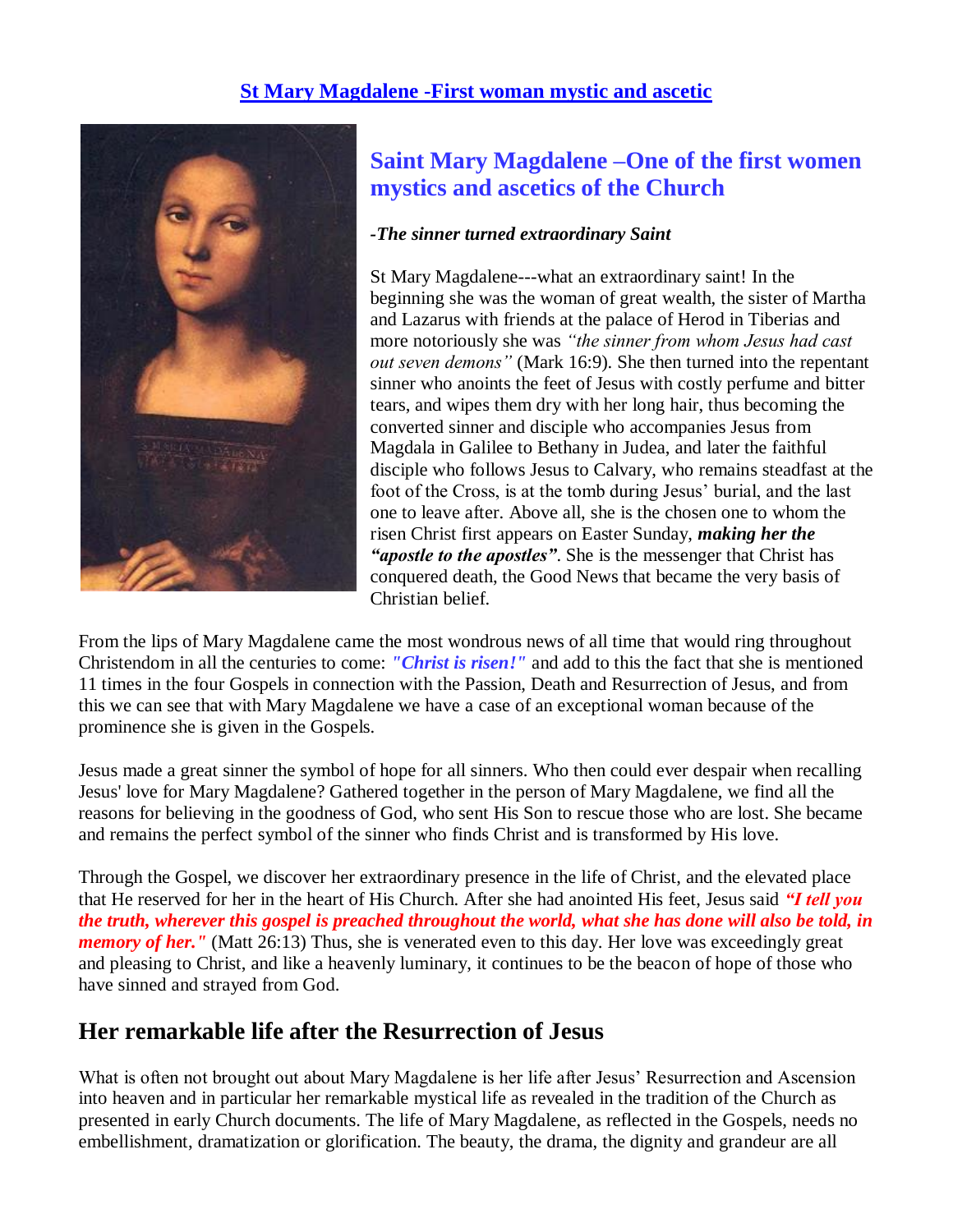there, ennobled with the divinity of Christ's presence.

Church tradition, legend and the historical record need not add anything to this already extraordinary life of repentance, conversion and love. The Gospels reveal that she had been given a mission, namely to announce the Good News; that she had seen Christ risen from the dead. As the first eyewitness to this greatest event in Christian history, Mary Magdalene could not and would not keep this wondrous news to herself. Her mission did not begin and end as the Apostle to the Apostles. She was a woman of fervor and courage and total devotion to Christ. Such great love must find expression.

When the first persecutions scattered the little Church of Jerusalem, those who were scattered went everywhere, preaching the word of Christ. Thus the persecuted Christians went about numerous ports around the Mediterranean basin that included Greece, Italy, Spain, France, and many other countries within the Roman Empire. France was then called Gaul; and the new life of Mary Magdalene begins there, on its Mediterranean coast. The area which cradles her tradition is known as "La Sainte Baume".

The tradition that tells of the arrival of Mary Magdalene and her companions on the coast of Gaul (France), goes back to the earliest centuries of Christianity. Her flight from the persecutions in Palestine is set at the year 42, the same year that James the Greater was executed in Jerusalem.



Accompanied by Martha, Lazarus, Mary Salome and Mary Jacoby, the disciples Maximin and Sidonius [two of the 70 disciples referred to in the Gospels], with Marcella their servant, Mary Magdalene embarked [or were forced onto?] a small boat, crossed the Mediterranean, and arrived near the city of Marseilles [France], then known as Massilia. The small port where they came ashore was called Rha that later became known as Saintes-Maries-de-la-Mer (Holy Marys of the Sea). Tradition maintains that the boat with its eight passengers docked safely, and that it had neither oars, sails, nor steering device. It could have run into a storm that destroyed its gear, or it could have been pushed out to sea in that unstable condition by their persecutors; whatever the actual cause of the crippling of their boat, they all set foot in Rha.

Mary Salome, Mary Jacoby and Marcella remained in Rha while the others made their way overland to Massilia. Arriving in Massilia was like entering any other Roman-occupied city with its paved streets, shops, villas, gardens, pools, a stadium or theater, and inns. It was an important commercial port. Whether its people were familiar with the news concerning the life, death and resurrection of Jesus Christ, is not known.

In any event, it is said that the small group began to preach near the temples where the pagan Gods were worshipped. Statues of these Roman deities-Jupiter, Juno, Minerva, Diana, Venus, Mars, Apollo and others -adorned the temples, and religious ceremonies were held at the altars dedicated to them.

Mary Magdalene and her companions denounced the false Gods, and told them the Good News, the Gospel of Jesus Christ. They converted many. Some time later, Martha leaves them to go to Tarascon, a place roughly 25 miles northwest of Massilia, Maximin goes to Aix, 20 miles north of Massilia, while Mary Magdalene, Lazarus and Sidonius continue to preach in the city.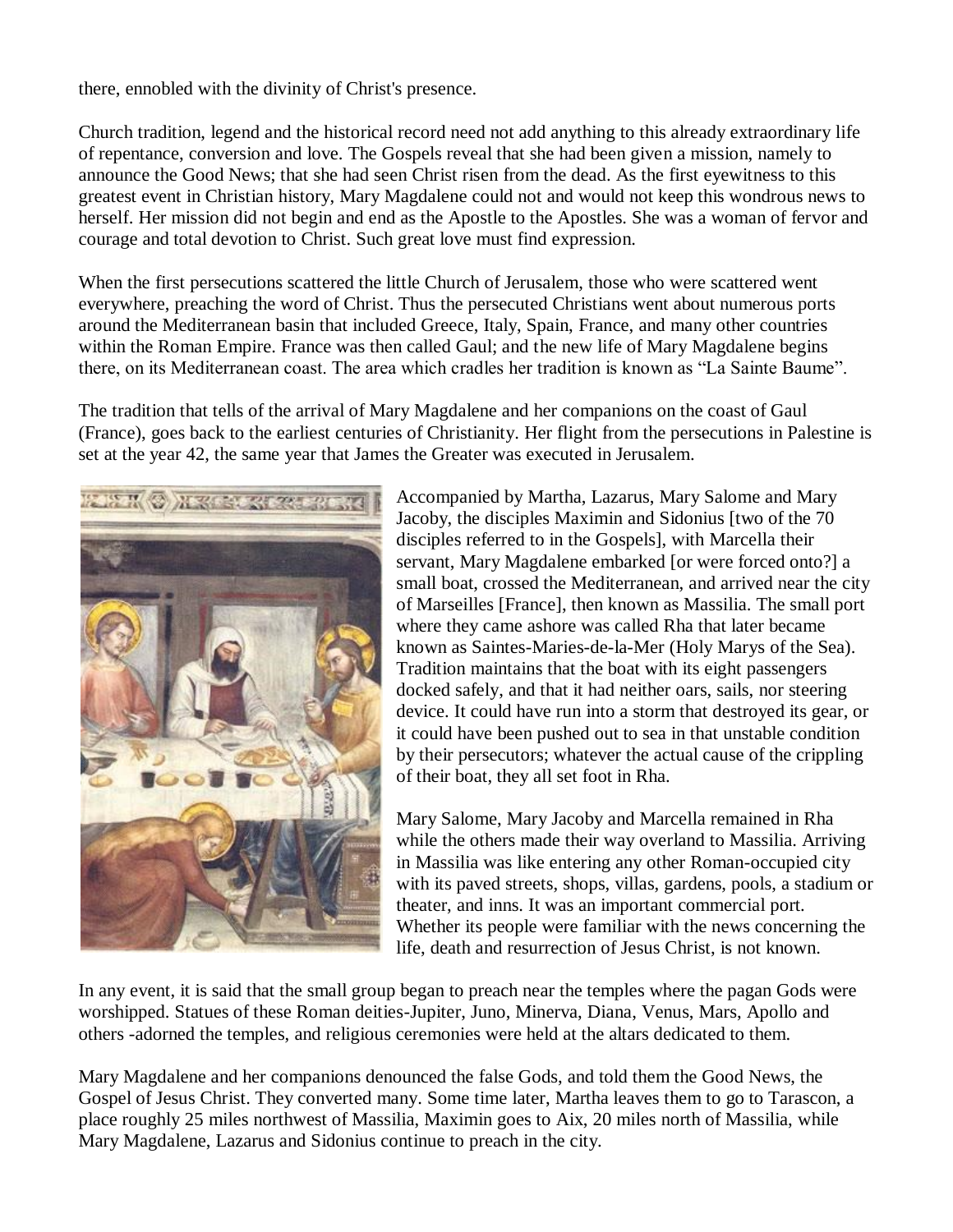After some months, Mary Magdalene and the disciple Sidonius leave Lazarus in Massilia, where he becomes its first bishop, and travel northward, following the Huveaune river until they reach its source in the hills that would become known as La Sainte Baume. The immense natural cave they discover in the rocks, the size of a large house, becomes the new home of Mary Magdalene. Some miles down the valley was the village bearing the Roman name of Villalata that in centuries to come would be known as Saint-Maximin-La-Sainte-Baume.

# **Her extraordinary mystical life and mystical graces**

The magnificent cave-grotto must have been even more out of the way then it is to the pilgrim of today. It is here in this hermitage that Mary Magdalene spends the next 30 years of her life in solitude, in meditation and contemplation. But her solitude is only that of the world, for seven times a day angels came down to the cave and took her to the top of the hill where she is given the grace to hear the music and songs that are the sounds of heaven. From this height, the view stretches as far as the Mediterranean, and overlooks the surrounding forest, hills and valleys. On a clear day, one can visualize right across the sea, the coast of Africa; and further east, Palestine. It is presumed that she is here often drawn into ecstasy, although details of which are not in the written record. The record does state however that she neither ate nor drank for the thirty years that she lived in the grotto. It is also presumed that during her 30 years as a hermitess in the cave of La-Sainte-Baume, she suffered and sacrificed in reparation not only for her own sins, but also as a soul victim for others, and that the early Church benefitted greatly from her sacrificial life of penances and mortifications, offered in union with her beloved Jesus, for the sake of His Church.

Following 30 years spent in prayer and longing to be reunited with Jesus, the day came when Jesus enlightened her that death was approaching, and He guided her down the hill toward the village of Villalata. On the way there (and a pillar still marks the place), she was met by Maximin who had been divinely inspired to go to meet her and lead her to his church. Once there, having received holy communion from his hand, she falls lifeless before the altar. The date was July 22, around the year 72 A.D.



St Maximin ordered her body to be interred with great dignity and pomp, and commanded that he himself be buried near her tomb after his death. And such was her beauty in the eyes of the Lord that during seven days the oratory was filled with the holy perfume of her sanctity.

One of the earliest documents on the life of Mary Magdalene after the death of Christ is a text in Latin, by an anonymous author. It dates back to the fifth or sixth century. In part, it reads as follows:

*"After the glory of the Resurrection of Jesus Christ, the triumph of his Ascension, and the coming of the Holy Spirit, the word of God was spread far and wide, and the number of the faithful grew day by day. But the Priests of the Jews, the Pharisees and Scribes, kindled the fire of persecution, and chased most of Jesus' witnesses out of Judea. During the terrible persecutions, the disciples traveled to different places of the world to announce the Good News to the Gentiles.*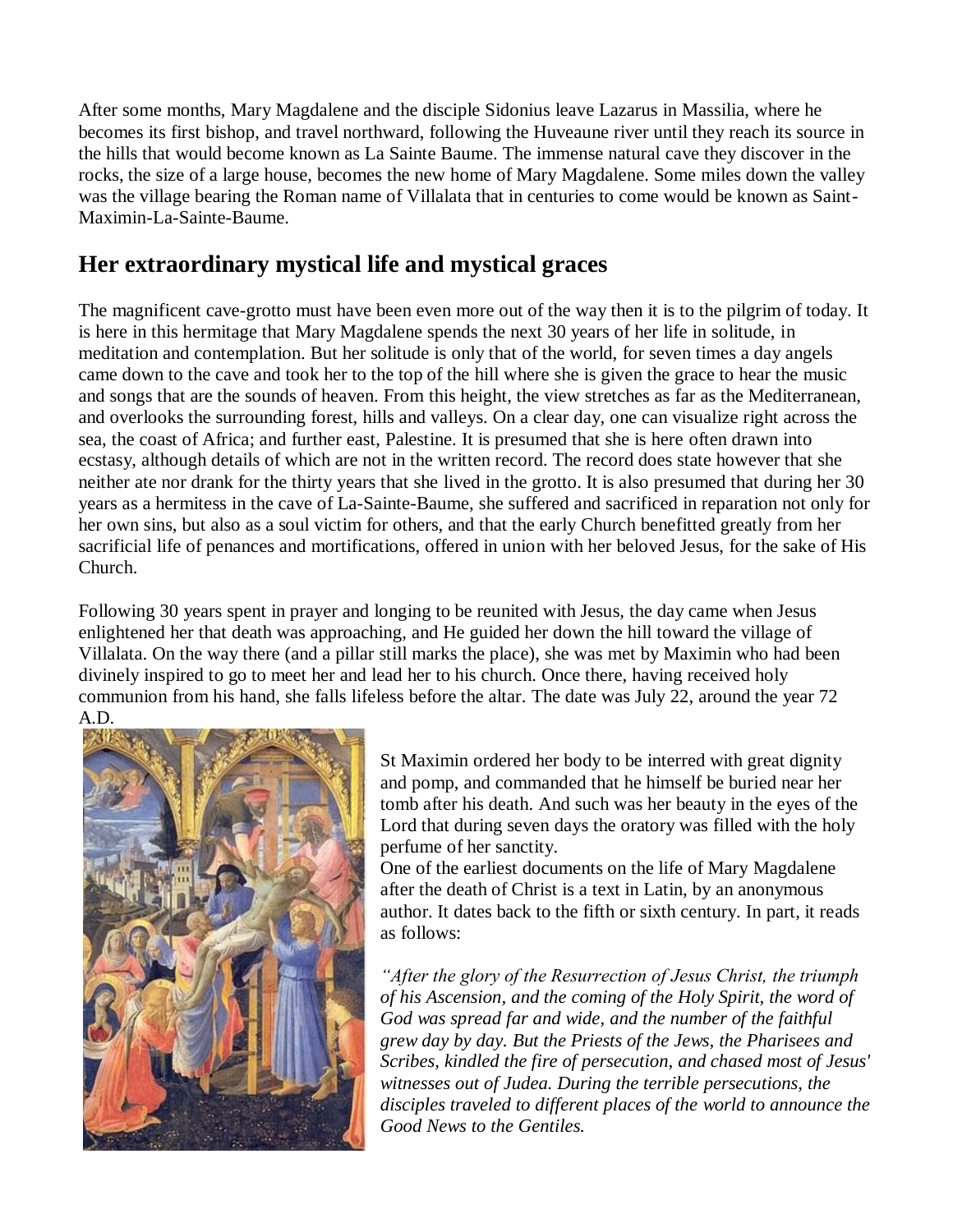*One of the 70 disciples was Maximin, known for his perfection in moral integrity, illustrious through his doctrine, and honored for the gift he had been granted to perform miracles.*

*In the same manner as the Blessed Mother was placed in the care of John, so Mary Magdalene was placed in the care of Maximin, attentive to his religious guidance. This is how, during the dispersion, Mary Magdalene left all her possessions and traveled to the sea, where in the company of Maximin, she boarded a vessel and safely arrived near the port of Marseille [France].*

*There, inspired by the Lord, they made their way to the town of Aix, and by their fasting, prayers, and through the spreading of the divine message, they attracted people to the cult of God, even though many were at first incredulous and not yet reborn through the waters of baptism.*

*Maximin governed the Church of Aix for numerous years, preaching the Word of God, chasing demons, anointing the dying, curing the blind and the crippled, and healing all manner of sickness.*

*When the time came for Mary Magdalene to be freed of her earthly body, she saw Christ who came to call her to the glory of the heavenly Kingdom. He came to give the substance of eternal life to the one who had so faithfully given of her substance when he walked the earth.*

*She died on the eleventh day before the Kalends of August, namely on July 22, amidst great rejoicing of the angels in heaven. Maximin embalmed her most holy body with many aromatic herbs, and placed it in an honorable tomb, over which he elevated a most beautiful church. There can be seen her white marble sarcophagus with sculptures that represent her story as to how she came to find the Lord at the house of Simon, and so obtained forgiveness of her sins, and the devout duties she carried out for the Savior's entombment."* 

Like many other ancient writings and works of art, this document has no signature. However, it indicates that the tradition of La-Sainte-Baume goes back to the earliest centuries of Christianity. Later in the 9th century, the martyrologist of King Alfred the Great of England, compiled all the known traditions and legends into a liturgical document. It contained some precisions on Mary Magdalene that confirmed the earlier Latin document, as seen by the following extracts:

*"July 22 is the Feastday of Mary of Magdala, who had previously been a sinner plagued by seven demons. She came to see our Lord whilst he was at table in the house of a Jewish Pharisee, carrying a vase of precious perfumed ointment. And the Lord said to her: 'Your sins are forgiven, go in peace.'*

*Later she was chosen by Christ to witness his apparition at the Resurrection, the first of all mortals, and to announce his Resurrection to the Apostles.*

*After the Ascension, being torn with such terrible grief at his absence, she withdrew to a barren land where she remained for thirty years. Never in need of nourishment, God's angels came down seven times a day and trans¬ported her up to where she could hear the celestial music of heaven, and then carried her back to her grotto carved in the rock. It is for this reason that she was never hungry or thirsty.*

*And so it came to pass that after thirty years, a priest went to meet her in the desert and led her to his church. He gave her holy communion, whereafter she rendered her spirit to God, and the priest buried her. And many miracles took place at her tomb."* 

The two previous documents are historically important because of their description of the arrival of Mary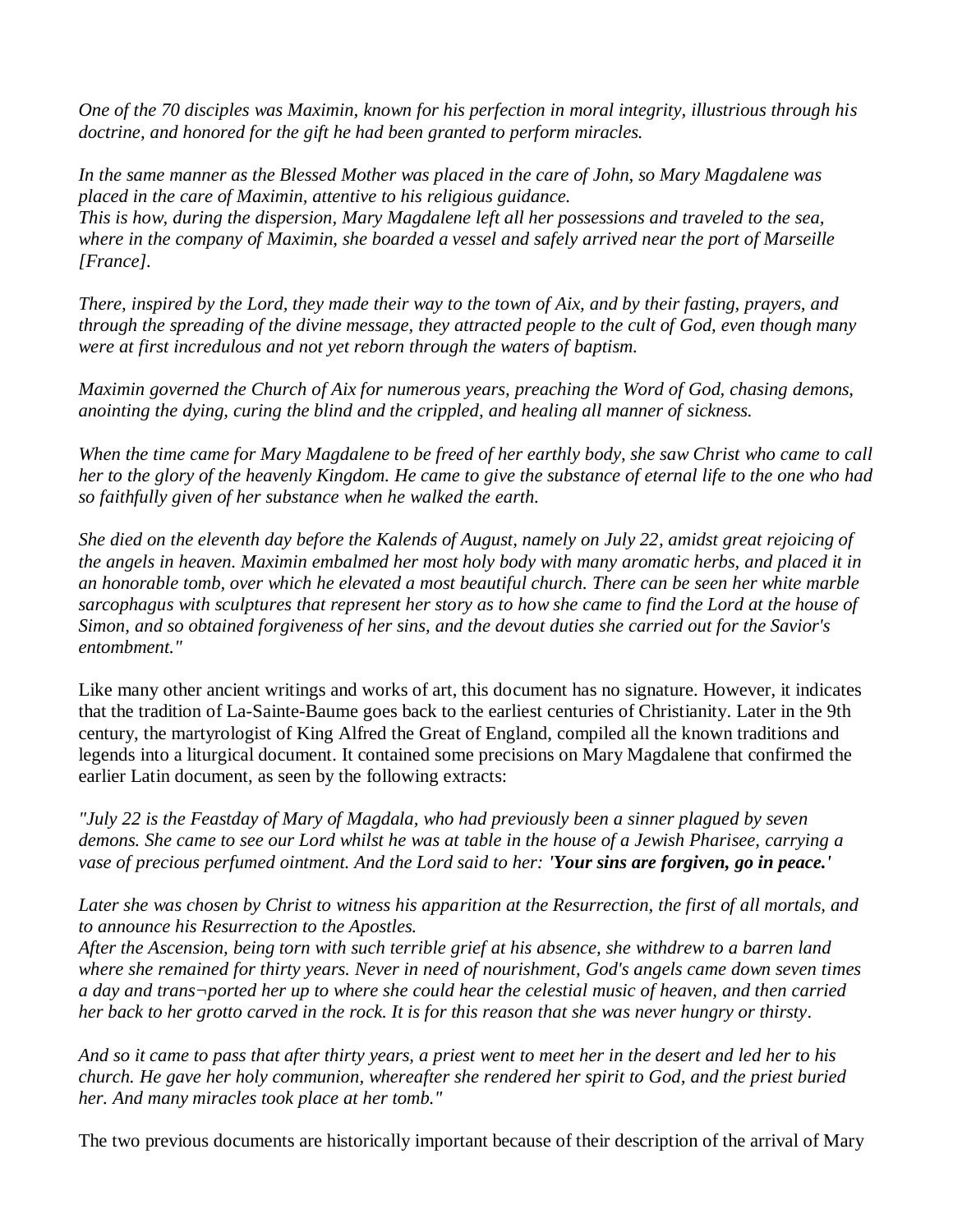Magdalene in ancient Gaul and the thirty years she spent in the cave grotto. The first was written before the Saracen invasion of France, and the second during the time the tomb and holy remains were concealed in the Church of Saint Maximin.

There were other documents relating to the life of Mary Magdalene in the Grotto of La-Sainte-Baume, but the most important ones that finally and definitely affirmed that the holy remains of Mary Magdalene were in Saint-Maximin, were the Bulls of Pope Boniface VIII, in 1295.



### **The miraculous events surrounding the rediscovery of the tomb of her holy remains**

In the year 710, the Monks of the monestary of St Maximin were forced to flee their Monestary because of the invading Saracens (Moslem tribes from Arabia). They knew that they could not leave the holy remains of St Mary Magdalene for the invaders to destroy, so they devised a plan to move her remains into a more humble tomb next to the original as a diguise, and then bury the entire Chapel with earth and sand so that no part was visible.

Finally, the Arab occupation came to an end in the 10th century, but while the citizens remembered the events surrounding the burial of the Chapel and the tombs, the exact location was not known.

In 1279, Prince Charles II of Salerno, nephew of King Louis IX of France, resolved to find the tomb of Mary Magdalene. Under the direction of a number of Church dignitaries and nobles, the search began in earnest, and workmen began the excavation work inside the church of Saint-Maximin and the land surrounding it.

The search continued for many days, and the prince himself

joined in with the laborers removing mountains of earth. At last, they came upon a crypt that dated back to the 1st century.

The crypt was filled with earth and sand and they began removing this. On December 9, 1279, as Prince Charles was displacing the earth from the middle of the Crypt, the workmen digging on his right discovered a marble tomb buried deep in the sand. It was the sarcophagus-tomb of Sidonius, the one into which the holy remains of Mary Magdalene had been placed prior to the Monks fleeing in 710.

Before they were able to open it, a most marvelous fragrance rose up from the tomb that made all those present believe they had not found the treasure they were searching for.

On December 18, a number of Bishops, including the Archbishop of Arles and the Archbishop of Aix, came to Saint-Maximin, and in the name of the Church, officially witnessed the opening of the tomb. The body was found to be complete except for a bone of the jaw that was missing. Among the dust particles at the bottom of the tomb, a small piece of cork was found. Inside it was a message written on parchment. It read:

*"Year of the nativity of our Lord, 710, this sixth day of the month of December, under the reign of (not legible) and during the ravages of the Saracen nation, in fear of the Saracens, the body of the wellloved and venerable Mary Magdalene has been transferred, to be better concealed, from the alabaster tomb to the one in marble, out of which the body of Sidonius has been removed.'*